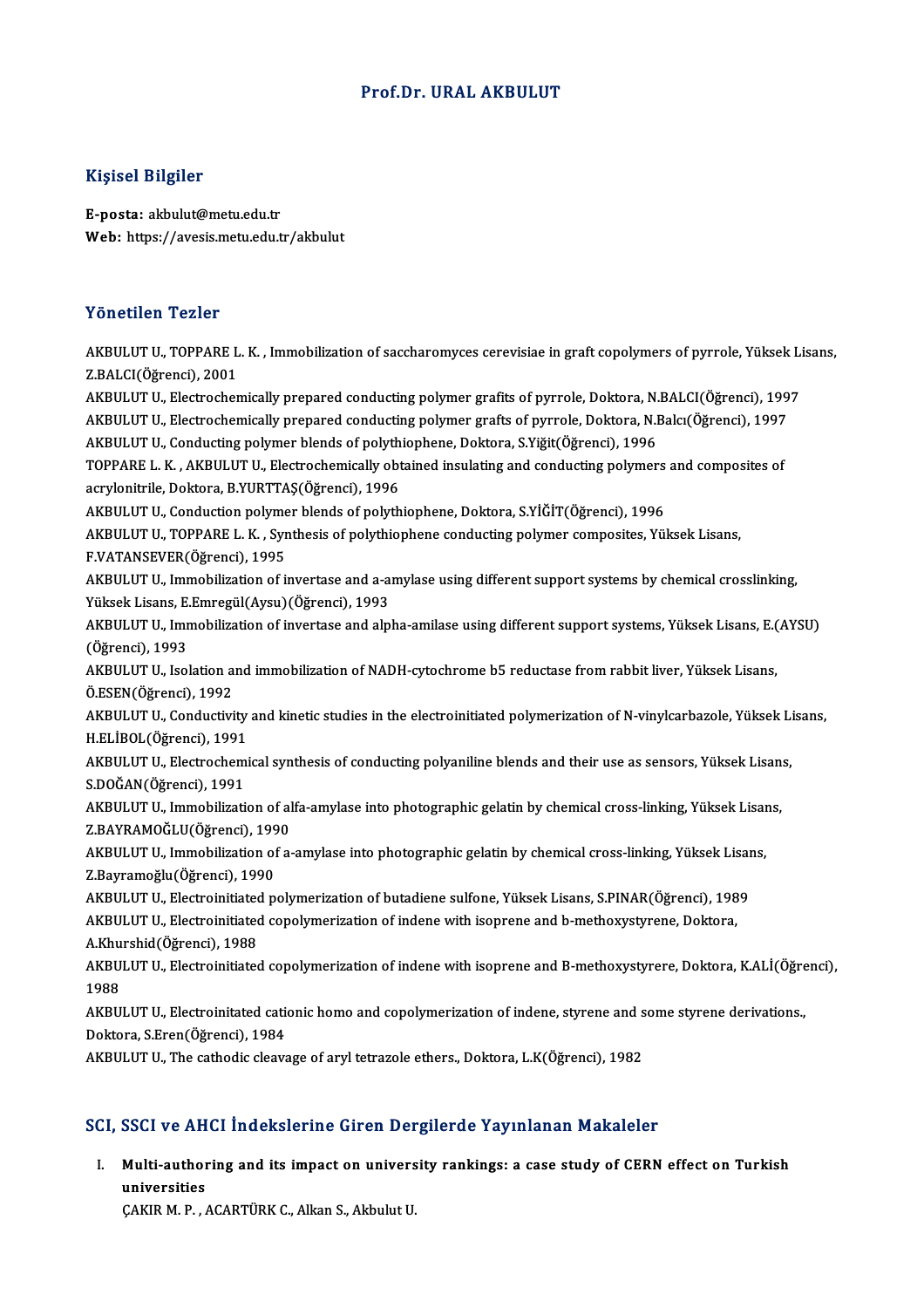STUDIES IN HIGHER EDUCATION, cilt.44, sa.6, ss.1052-1068, 2019 (SSCI İndekslerine Giren Dergi)<br>UPAR TR: a pational ranking fan Turkiab universities based en asademis performanes

- STUDIES IN HIGHER EDUCATION, cilt.44, sa.6, ss.1052-1068, 2019 (SSCI İndekslerine Giren Dergi)<br>II. URAP-TR: a national ranking for Turkish universities based on academic performance STUDIES IN HIGHER EDUCATION, cilt.44, sa.6, ss.1052-1068, 201<br>URAP-TR: a national ranking for Turkish universities bas<br>Alasehir O., ÇAKIR M. P. , ACARTÜRK C., BAYKAL N., AKBULUT U.<br>SCIENTOMETRICS. silt.101, ss.1, ss.150, 1 URAP-TR: a national ranking for Turkish universities based on academi<br>Alasehir O., ÇAKIR M. P. , ACARTÜRK C., BAYKAL N., AKBULUT U.<br>SCIENTOMETRICS, cilt.101, sa.1, ss.159-178, 2014 (SCI İndekslerine Giren Dergi)<br>The conduc Alasehir O., ÇAKIR M. P. , ACARTÜRK C., BAYKAL N., AKBULUT U.<br>SCIENTOMETRICS, cilt.101, sa.1, ss.159-178, 2014 (SCI Indekslerine Giren Dergi)<br>III. The conductive polyaniline/poly(ethylene terephthalate) composite fabrics<br>K
- SCIENTOMETRICS, cilt.101, sa.1, ss.159-178,<br>The conductive polyaniline/poly(ethyle<br>Kutanis S., Karakisla M., Akbulut U., Sacak M.<br>COMPOSITES PAPT A APPLIED SCIENCE ANI The conductive polyaniline/poly(ethylene terephthalate) composite fabrics<br>Kutanis S., Karakisla M., Akbulut U., Sacak M.<br>COMPOSITES PART A-APPLIED SCIENCE AND MANUFACTURING, cilt.38, sa.2, ss.609-614, 2007 (SCI İndekslerin Kutanis S., Ka<br>COMPOSITES<br>Giren Dergi)<br>Polyosrylar COMPOSITES PART A-APPLIED SCIENCE AND MANUFACTURING, cilt.38, sa.2, ss.609-<br>Giren Dergi)<br>IV. Polyacrylamide-gelatine carrier system used for invertase immobilization<br>Emperul E. Sungur S. Althulut II
- Giren Dergi)<br>Polyacrylamide-gelatine carri<br>Emregul E., Sungur S., Akbulut U. Polyacrylamide-gelatine carrier system used for invertase immobilizat:<br>Emregul E., Sungur S., Akbulut U.<br>FOOD CHEMISTRY, cilt.97, sa.4, ss.591-597, 2006 (SCI İndekslerine Giren Dergi)<br>Immobilization of slugase exidese onte FOOD CHEMISTRY, cilt 97, sa 4, ss 591-597, 2006 (SCI Indekslerine Giren Dergi)
- V. Immobilization of glucose oxidase onto gelatin for biosensor construction Immobilization of glucose oxidase onto gelatin for biosensor construction<br>Emregul E., Sungur S., Akbulut U.<br>JOURNAL OF BIOMATERIALS SCIENCE-POLYMER EDITION, cilt.16, sa.4, ss.505-519, 2005 (SCI İndekslerine Giren<br>Persi) Emregi<br>JOURN<br>Dergi)<br>Immak JOURNAL OF BIOMATERIALS SCIENCE-POLYMER EDITION, cilt.16, sa.4, ss.505-<br>Dergi)<br>VI. Immobilization of yeast cells in several conducting polymer matrices<br>Raki 7. Althulut II. Tonnare J. Alkan S. Bakin II. Yeasi Y
- Dergi)<br>Balci Z., Akbulut O., Toppare L., Alkan S., Bakir U., Yagci Y.<br>Balci Z., Akbulut U., Toppare L., Alkan S., Bakir U., Yagci Y. Immobilization of yeast cells in several conducting polymer matrices<br>Balci Z., Akbulut U., Toppare L., Alkan S., Bakir U., Yagci Y.<br>JOURNAL OF MACROMOLECULAR SCIENCE-PURE AND APPLIED CHEMISTRY, cilt.39, sa.3, ss.183-197, 2 Balci Z., Akbulut U., Toppa<br>JOURNAL OF MACROMOLI<br>İndekslerine Giren Dergi)<br>Immobiliration of invor JOURNAL OF MACROMOLECULAR SCIENCE-PURE AND APPLIED CHEMISTRY, cilt.39, sa.3, ss.183-197, 2002 (SCI<br>Indekslerine Giren Dergi)<br>VII. Immobilization of invertase in conducting polypyrrole polytetrahydrofuran graft polymer matr
- İndekslerine Giren Dergi)<br>Immobilization of invertase in conducting poly<br>Kizilyar N., Akbulut U., Toppare L., Ozden M., Yagci Y.<br>SYNTHETIC METALS silt 104 sa 1 ss 45 50, 1999 (S Immobilization of invertase in conducting polypyrrole polytetrahydroft<br>Kizilyar N., Akbulut U., Toppare L., Ozden M., Yagci Y.<br>SYNTHETIC METALS, cilt.104, sa.1, ss.45-50, 1999 (SCI İndekslerine Giren Dergi)<br>Conducting poly Kizilyar N., Akbulut U., Toppare L., Ozden M., Yagci Y.<br>SYNTHETIC METALS, cilt.104, sa.1, ss.45-50, 1999 (SCI İndekslerine Giren Dergi)<br>VIII. Conducting polymer composites of polypyrrole and a poly(arylene ether ketone)<br>Se

- SYNTHETIC METALS, cilt.104, sa.1, ss.<br>Conducting polymer composites<br>Selampinar F., Akbulut U., Toppare L.<br>POLYMER BLASTICS TECHNOLOCY A Conducting polymer composites of polypyrrole and a poly(arylene ether ketone)<br>Selampinar F., Akbulut U., Toppare L.<br>POLYMER-PLASTICS TECHNOLOGY AND ENGINEERING, cilt.37, sa.3, ss.295-302, 1998 (SCI İndekslerine Giren<br>Porsi Selamp<br>POLYM<br>Dergi)<br>Electri
- POLYMER-PLASTICS TECHNOLOGY AND ENGINEERING, cilt.37, sa.3, ss.295-302, 1998 (SCI Indekslerine Giren<br>Dergi)<br>IX. Electrically conductive polymer grafts prepared by electrochemical polymerization of pyrrole onto<br>nolus(mothul Dergi)<br>Electrically conductive polymer grafts prepared by electrochemical polymerizat<br>poly[(methyl methacrylate)-co-(2-(N-pyrrolyl) ethyl methacrylate)] electrodes<br>Reki N. Akhulut II, Tonnere L. Stanke D. Hallengkben M. Electrically conductive polymer grafts prepared by<br>poly[(methyl methacrylate)-co-(2-(N-pyrrolyl) eth<br>Balci N., Akbulut U., Toppare L., Stanke D., Hallensleben M.<br>TURKISH JOURNAL OF CHEMISTRY silt 22, 22, 201072, 2010 poly[(methyl methacrylate)-co-(2-(N-pyrrolyl) ethyl methacrylate)] electrodes<br>Balci N., Akbulut U., Toppare L., Stanke D., Hallensleben M.<br>TURKISH JOURNAL OF CHEMISTRY, cilt.22, sa.1, ss.73-80, 1998 (SCI İndekslerine Giren TURKISH JOURNAL OF CHEMISTRY, cilt.22, sa.1, ss.73-80, 1998 (SCI İndekslerine Giren Dergi)
- Balci N., Akbulut U., Toppare L., Stanke D., Hallensleben M.<br>TURKISH JOURNAL OF CHEMISTRY, cilt.22, sa.1, ss.73-80, 1998 (SCI Indekslerine Giren Dergi)<br>X. Electrochemically obtained insulating and conducting polymers and c Electrochemically obtained insulating and conducting polymers and composites of acrylonitr<br>Yilmaz B., Akbulut U., Toppare L.<br>JOURNAL OF MACROMOLECULAR SCIENCE-PURE AND APPLIED CHEMISTRY, sa.2, ss.261-291, 1998 (SCI<br>Indeksl Yilmaz B., Akbulut U., Topp<br>JOURNAL OF MACROMOLI<br>İndekslerine Giren Dergi)<br>Polynyunala grafta evnt
- JOURNAL OF MACROMOLECULAR SCIENCE-PURE AND APPLIED CHEMISTRY<br>
indekslerine Giren Dergi)<br>
XI. Polypyrrole grafts synthesized via electrochemical polymerization<br>
Polsi N. Tennare L. Althulut U. Storke D. Hollanglabon M. Indekslerine Giren Dergi)<br>Balci N., Polypyrrole grafts synthesized via electrochemical polymerization<br>Balci N., Toppare L., Akbulut U., Stanke D., Hallensleben M. JOURNAL OF MACROMOLECULAR SCIENCE-PURE AND APPLIED CHEMISTRY, sa.10, ss.1727-1739, 1998 (SCI İndekslerine Giren Dergi) JOURNAL OF MACROMOLECULAR SCIENCE-PURE AND APPLIED CHEMISTRY, sa.10, ss.1727-1739, 1998 (SCI<br>Indekslerine Giren Dergi)<br>XII. Spontaneous copolymerization of maleic anhydride and N-vinylimidazole in 1,4-dioxane .1. Charge<br>tr
- Indekslerine Giren Dergi)<br>Spontaneous copolymerization of maleic anhydride and N-v<br>transfer complexation and kinetics of the copolymerization<br>Cokeel C. Hasiasly B. Althulut II Spontaneous copolymerization<br>transfer complexation and ki<br>Goksel C., Hacioglu B., Akbulut U.<br>JOUPNAL OF POLYMER SCIENCE transfer complexation and kinetics of the copolymerization<br>Goksel C., Hacioglu B., Akbulut U.<br>JOURNAL OF POLYMER SCIENCE PART A-POLYMER CHEMISTRY, cilt.35, sa.17, ss.3735-3743, 1997 (SCI<br>İndekslerine Giren Dergi) Goksel C., Hacioglu B., Akbulut U. JOURNAL OF POLYMER SCIENCE PART A-POLYMER CHEMISTRY, cilt.35, sa.17, ss.3735-3743, 1997 (SCI<br>Indekslerine Giren Dergi)<br>XIII. Synthesis of a hexafluoropropylidene-bis(phthalic anhydride)-based polyimide and its conducting<br>n
- Indekslerine Giren Dergi)<br>Synthesis of a hexafluoropropylidene-<br>polymer composites with polypyrrole<br>Selemniner E. Althulut II, Vilmer T. Cungen Synthesis of a hexafluoropropylidene-bis(phthalic<br>polymer composites with polypyrrole<br>Selampinar F., Akbulut U., Yilmaz T., Gungor A., Toppare L.<br>JOUPMAL OF POLYMER SCIENCE RART A POLYMER CHEM polymer composites with polypyrrole<br>Selampinar F., Akbulut U., Yilmaz T., Gungor A., Toppare L.<br>JOURNAL OF POLYMER SCIENCE PART A-POLYMER CHEMISTRY, cilt.35, sa.14, ss.3009-3016, 1997 (SCI Selampinar F., Akbulut U., `<br>JOURNAL OF POLYMER SC<br>İndekslerine Giren Dergi)<br>Polynumeale grafte with JOURNAL OF POLYMER SCIENCE PART A-POLYMER CHEMISTRY, cilt.35, sa.14, ss.3009-3016, 1997 (SCI<br>indekslerine Giren Dergi)<br>XIV. Polypyrrole grafts with poly[(methyl methacrylate)-co-(2-(N-pyrrolyl) ethyl methacrylate)]<br>Polsi N
- İndekslerine Giren Dergi)<br>Polypyrrole grafts with poly[(methyl methacrylate)-co-(2-(N-pyrrolyl) ethyl methacrylate)]<br>Balci N., Akbulut U., Toppare L., Stanke D., Hallensleben M. MATERIALS RESEARCH BULLETIN, cilt.32, sa.10, ss.1449-1458, 1997 (SCI İndekslerine Giren Dergi)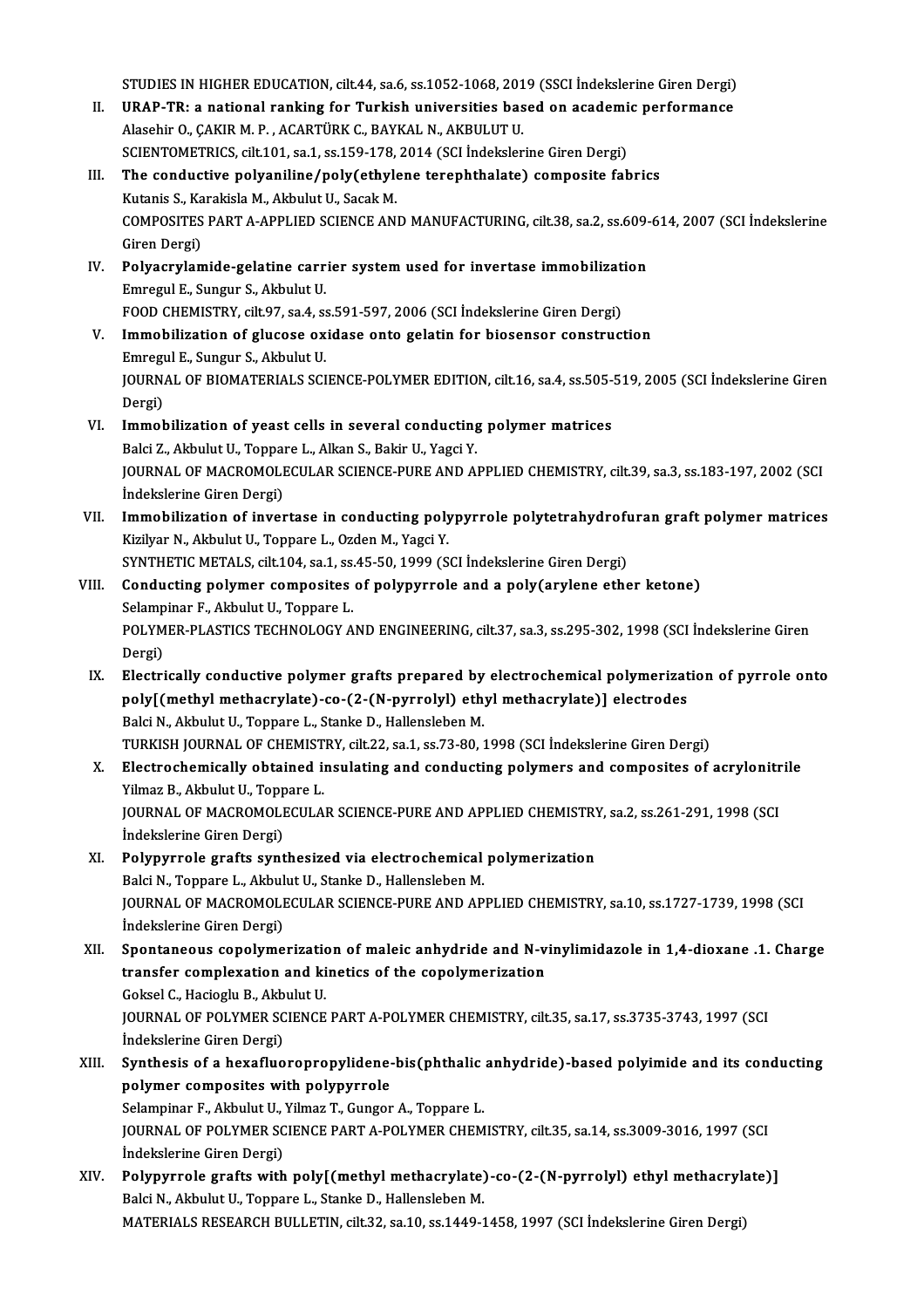| XV.     | Immobilization of invertase in conducting polymer matrices                                                                                  |
|---------|---------------------------------------------------------------------------------------------------------------------------------------------|
|         | Selampinar F., Akbulut U., Ozden M., Toppare L.                                                                                             |
|         | BIOMATERIALS, cilt.18, sa.17, ss.1163-1168, 1997 (SCI İndekslerine Giren Dergi)                                                             |
| XVI.    | Synthesis of a novel poly(arylene ether ketone) and its conducting composites with polypyrrole                                              |
|         | Selampinar F., Akbulut U., Yildiz E., Gungor A., Toppare L.                                                                                 |
|         | SYNTHETIC METALS, cilt.89, sa.2, ss.111-117, 1997 (SCI İndekslerine Giren Dergi)                                                            |
| XVII.   | Conducting polymer composites of polypyrrole and polyimide                                                                                  |
|         | Selampinar F., Akbulut U., Toppare L.                                                                                                       |
|         | SYNTHETIC METALS, cilt.84, ss.185-186, 1997 (SCI İndekslerine Giren Dergi)                                                                  |
|         |                                                                                                                                             |
| XVIII.  | A pyrolysis mass spectrometry study of polythiophene - Natural rubber and polythiophene -<br>Synthetic rubber conducting polymer composites |
|         | Yigit S., HACALOĞLU J., AKBULUT U., Toppare L.                                                                                              |
|         | Synthetic Metals, cilt.84, ss.205-206, 1997 (SCI İndekslerine Giren Dergi)                                                                  |
|         |                                                                                                                                             |
| XIX.    | Thermal degradation of polythiophene-natural rubber and polythiophene-synthetic rubber                                                      |
|         | conducting polymer composites                                                                                                               |
|         | HACALOĞLU J., Yiğit S., AKBULUT U., Toppare L.                                                                                              |
|         | Polymer, cilt.38, sa.20, ss.5119-5124, 1997 (SCI İndekslerine Giren Dergi)                                                                  |
| XX.     | Conducting polymer composites of polypyrrole and polyindene                                                                                 |
|         | Bozkurt A., Akbulut U., Toppare L.<br>SYNTHETIC METALS, cilt.82, sa.1, ss.41-46, 1996 (SCI İndekslerine Giren Dergi)                        |
| XXI.    |                                                                                                                                             |
|         | Conducting composites of polypyrrole with polytetramethylbisphenol A carbonate<br>Kalaycioglu E., Akbulut U., Toppare L.                    |
|         | JOURNAL OF APPLIED POLYMER SCIENCE, cilt.61, sa.7, ss.1067-1075, 1996 (SCI İndekslerine Giren Dergi)                                        |
| XXII.   | Effect of chromium salts on invertase immobilization onto carboxymethylcellulose-gelatine carrier                                           |
|         | system                                                                                                                                      |
|         | Emregul E., Sungur S., Akbulut U.                                                                                                           |
|         | BIOMATERIALS, cilt.17, sa.14, ss.1423-1427, 1996 (SCI İndekslerine Giren Dergi)                                                             |
| XXIII.  | Conducting polymer composites of polythiophene with natural and synthetic rubbers                                                           |
|         | Yigit S., HACALOĞLU J., AKBULUT U., Toppare L.                                                                                              |
|         | Synthetic Metals, cilt.79, sa.1, ss.11-16, 1996 (SCI Indekslerine Giren Dergi)                                                              |
| XXIV.   | Conductive polyaniline poly(methyl methacrylate) films obtained by electropolymerization                                                    |
|         | Karakisla M., Sacak M., Akbulut U.                                                                                                          |
|         | JOURNAL OF APPLIED POLYMER SCIENCE, cilt.59, sa.9, ss.1347-1354, 1996 (SCI Indekslerine Giren Dergi)                                        |
| XXV.    | A pyrolysis mass spectrometry study of polythiophene-polyamide composites                                                                   |
|         | Vatansever F., AKBULUT U., TOPPARE L. K., HACALOĞLU J.                                                                                      |
|         | Polymer, cilt.37, sa.7, ss.1103-1107, 1996 (SCI İndekslerine Giren Dergi)                                                                   |
| XXVI.   | A conducting composite of polythiophene: Synthesis and characterization                                                                     |
|         | Vatansever F., Hacaloglu J., Akbulut U., Toppare L.                                                                                         |
|         | Polymer International, cilt.41, sa.3, ss.237-244, 1996 (SCI Indekslerine Giren Dergi)                                                       |
| XXVII.  | STABILITY AND STORAGE-CONDITIONS OF NADH-CYTOCHROME B5 REDUCTASE CROSS-LINKED INTO                                                          |
|         | <b>GELATIN BY CHROMIUM(III) ACETATE</b>                                                                                                     |
|         | YILDIRIM O., AKBULUT U., ARINC E., SUNGUR S.                                                                                                |
|         | BIOMATERIALS, cilt.15, sa.8, ss.587-592, 1994 (SCI Indekslerine Giren Dergi)                                                                |
| XXVIII. | RELATIONSHIP BETWEEN CATHODIC PEAK POTENTIALS AND THEORETICALLY CALCULATED LUMO                                                             |
|         | <b>ENERGIES OF SOME 2-PHENYL BENZOXAZOLE DERIVATIVES</b>                                                                                    |
|         | GULLU M., YALCIN I., SENER E., TURKER L., CELEBI N., AKBULUT U.                                                                             |
|         | BULLETIN DES SOCIETES CHIMIQUES BELGES, cilt.103, sa.3, ss.87-90, 1994 (SCI Indekslerine Giren Dergi)                                       |
| XXIX.   | IMMOBILIZATION OF BETA-GALACTOSIDASE ONTO GELATIN BY GLUTARALDEHYDE AND                                                                     |
|         | CHROMIUM(III) ACETATE                                                                                                                       |
|         | SUNGUR S., AKBULUT U.                                                                                                                       |
|         | JOURNAL OF CHEMICAL TECHNOLOGY AND BIOTECHNOLOGY, cilt.59, sa.3, ss.303-306, 1994 (SCI İndekslerine                                         |
|         |                                                                                                                                             |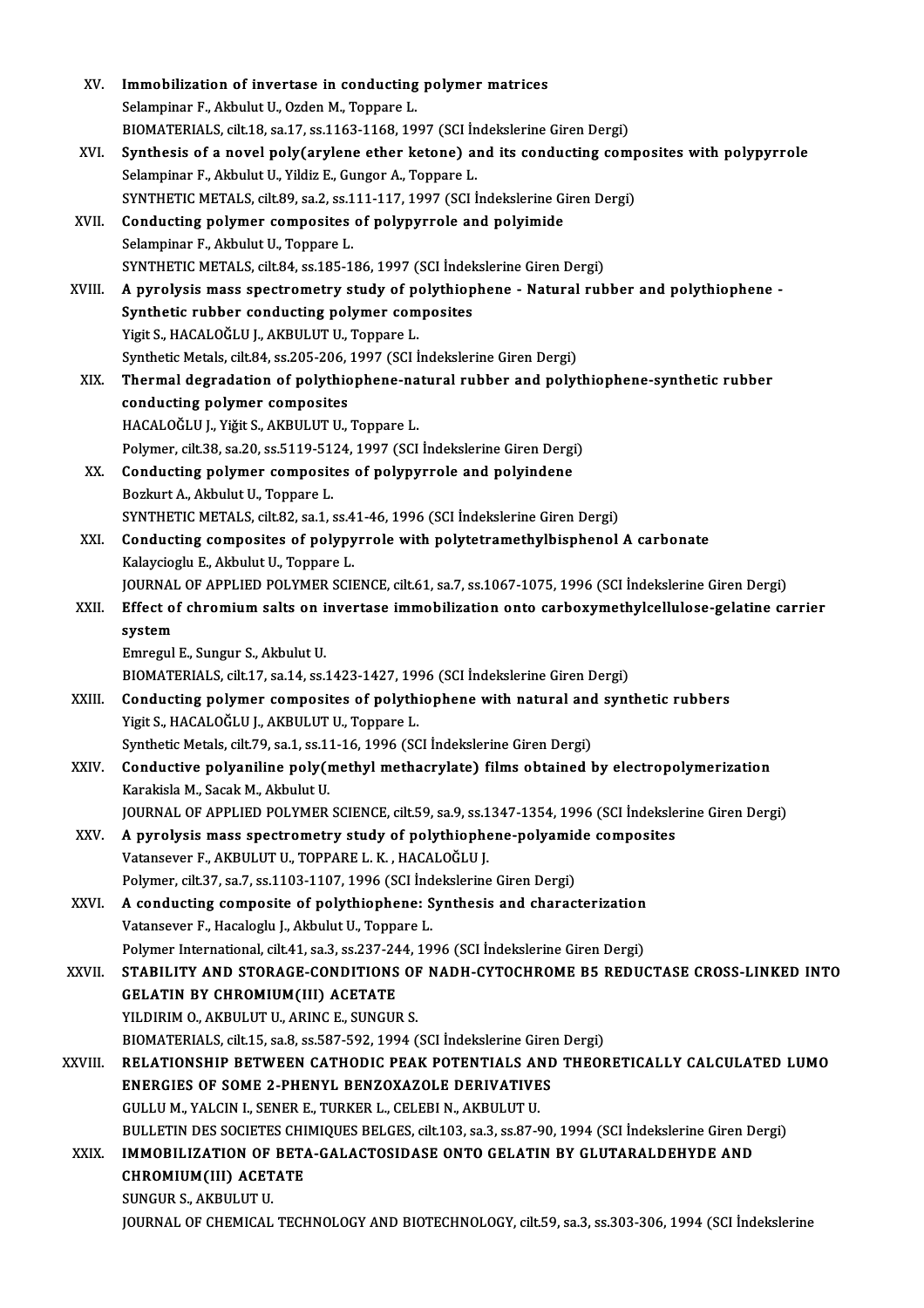Giren Dergi)

Giren Dergi)<br>XXX. A CONDUCTING COMPOSITE OF POLYPYRROLE .1. SYNTHESIS AND CHARACTERIZATION<br>SELAMPINAR E AKPULUTU VALCIN T SUZER S TOPPARE L Giren Dergi)<br>A CONDUCTING COMPOSITE OF POLYPYRROLE .1. SYNTH<br>SELAMPINAR F., AKBULUT U., YALCINT., SUZER S., TOPPARE L.<br>SYNTHETIC METALS. S<sup>ilt 62, so 2, so 201,</sup> 206, 1994. (SCLIndeltal A CONDUCTING COMPOSITE OF POLYPYRROLE .1. SYNTHESIS AND CHAR.<br>SELAMPINAR F., AKBULUT U., YALCIN T., SUZER S., TOPPARE L.<br>SYNTHETIC METALS, cilt.62, sa.3, ss.201-206, 1994 (SCI İndekslerine Giren Dergi)<br>IMMORILIZATION OF NA SELAMPINAR F., AKBULUT U., YALCIN T., SUZER S., TOPPARE L.<br>SYNTHETIC METALS, cilt.62, sa.3, ss.201-206, 1994 (SCI İndekslerine Giren Dergi)<br>XXXI. IMMOBILIZATION OF NADH-CYTOCHROME B5 REDUCTASE INTO GELATIN BY CROSS-LINKING SYNTHETIC METALS, cilt.62, sa.3, ss.201-206, 19<br>IMMOBILIZATION OF NADH-CYTOCHROME<br>YILDIRIM O., AKBULUT U., ARINC E., SUNGUR S.<br>JOUPNAL OF MACPOMOLECULAR SCIENCE PUR IMMOBILIZATION OF NADH-CYTOCHROME B5 REDUCTASE INTO GELATIN BY CROSS-LINKING<br>YILDIRIM 0., AKBULUT U., ARINC E., SUNGUR S.<br>JOURNAL OF MACROMOLECULAR SCIENCE-PURE AND APPLIED CHEMISTRY, ss.19-28, 1994 (SCI İndekslerine<br>Ciron YILDIRIM O.,<br>JOURNAL OF<br>Giren Dergi)<br>KINETIC ST JOURNAL OF MACROMOLECULAR SCIENCE-PURE AND APPLIED CHEMISTRY, ss.19-28, 1994 (SCI İndeksleri<br>Giren Dergi)<br>XXXII. KINETIC-STUDIES IN THE ELECTROINITIATED POLYMERIZATION OF N-VINYLCARBAZOLE AND Giren Dergi)<br>KINETIC-STUDIES IN THE ELECTROINITIATED POLYMERIZATION OF N-VINYLCARBAZOLE AND<br>RELATED CONDUCTING POLYMER COMPOSITES KINETIC-STUDIES IN THE ELECTROINITIATEI<br>RELATED CONDUCTING POLYMER COMPOSIT<br>ELIBOL H., HACIOGLU B., AKBULUT U., TOPPARE L.<br>JOUPMAL OF MACPOMOLECULAP SCIENCE PUPE A RELATED CONDUCTING POLYMER COMPOSITES<br>ELIBOL H., HACIOGLU B., AKBULUT U., TOPPARE L.<br>JOURNAL OF MACROMOLECULAR SCIENCE-PURE AND APPLIED CHEMISTRY, sa.5, ss.593-611, 1994 (SCI<br>Indekslerine Ciren Dergi) ELIBOL H., HACIOGLU B., A<br>JOURNAL OF MACROMOLI<br>İndekslerine Giren Dergi)<br>CONDUCTING POLYMER JOURNAL OF MACROMOLECULAR SCIENCE-PURE AND APPLIED CHEMISTRY, sa.5, s<br>
indekslerine Giren Dergi)<br>
XXXIII. CONDUCTING POLYMERS OF ANILINE .2. A COMPOSITE AS A GAS SENSOR<br>
DOCAN S. AVBULUTU VALCINT SUZER S. TORRARE I Indekslerine Giren Dergi)<br>CONDUCTING POLYMERS OF ANILINE .2. A COMPO:<br>DOGAN S., AKBULUT U., YALCIN T., SUZER S., TOPPARE L.<br>SYNTHETIC METALS silt 60 so 1 sp 27 20 1992 (SCLInd; CONDUCTING POLYMERS OF ANILINE .2. A COMPOSITE AS A GAS SENS<br>DOGAN S., AKBULUT U., YALCIN T., SUZER S., TOPPARE L.<br>SYNTHETIC METALS, cilt.60, sa.1, ss.27-30, 1993 (SCI İndekslerine Giren Dergi)<br>COMBINED IR AND MASS SRECTRO DOGAN S., AKBULUT U., YALCIN T., SUZER S., TOPPARE L.<br>SYNTHETIC METALS, cilt.60, sa.1, ss.27-30, 1993 (SCI İndekslerine Giren Dergi)<br>XXXIV. COMBINED IR AND MASS-SPECTROMETRIC ANALYSIS OF EVOLVED GASES DURING PYROLYSIS SYNTHETIC I<br>COMBINED<br>POLYMERS<br>YALCIN T. AL COMBINED IR AND MASS-SPE<br>POLYMERS<br>YALCIN T., AKBULUT U., SUZER S.<br>JOUPMAL OF MACROMOLECULAR POLYMERS<br>YALCIN T., AKBULUT U., SUZER S.<br>JOURNAL OF MACROMOLECULAR SCIENCE-PURE AND APPLIED CHEMISTRY, ss.55-59, 1993 (SCI İndekslerine<br>Ciron Dargi) YALCIN T., AH<br>JOURNAL OF<br>Giren Dergi)<br>CLUCOSE O' JOURNAL OF MACROMOLECULAR SCIENCE-PURE AND APPLIED CHEMISTRY, ss.55-59,<br>Giren Dergi)<br>XXXV. GLUCOSE-OXIDASE IMMOBILIZED ON GELATIN BY VARIOUS CROSS-LINKERS<br>ELGIN Y SUNCUR S ARBULUT U Giren Dergi)<br>XXXV. GLUCOSE-OXIDASE IMMOBILIZED ON GELATIN BY VARIOUS CROSS-LINKERS<br>ELCIN Y., SUNGUR S., AKBULUT U. GLUCOSE-OXIDASE IMMOBILIZED ON GELATIN BY VARIOUS CROSS-LINKERS<br>ELCIN Y., SUNGUR S., AKBULUT U.<br>JOURNAL OF MACROMOLECULAR SCIENCE-PURE AND APPLIED CHEMISTRY, ss.137-147, 1993 (SCI İndekslerine<br>Ciron Dorgi) ELCIN Y., SUN<br>JOURNAL OF<br>Giren Dergi)<br>CONDUCTIN JOURNAL OF MACROMOLECULAR SCIENCE-PURE AND APPLIED CHEMISTRY, ss.137-147, 1993 (SCI Indei<br>Giren Dergi)<br>XXXVI. CONDUCTING POLYMERS OF ANILINE .1. ELECTROCHEMICAL SYNTHESIS OF A CONDUCTING<br>COMPOSITE Giren Dergi)<br>CONDUCTIN<br>COMPOSITE<br>DOCAN S. AV **CONDUCTING POLYMERS OF AN.<br>COMPOSITE<br>DOGAN S., AKBULUT U., TOPPARE L.<br>SYNTHETIC METALS silt 52, 2014 SC.** COMPOSITE<br>DOGAN S., AKBULUT U., TOPPARE L.<br>SYNTHETIC METALS, cilt.53, sa.1, ss.29-35, 1992 (SCI İndekslerine Giren Dergi)<br>IMMORILIZATION OF ALPHA AMYLASE INTO CELATIN ELLMS WITH VA DOGAN S., AKBULUT U., TOPPARE L.<br>SYNTHETIC METALS, cilt.53, sa.1, ss.29-35, 1992 (SCI İndekslerine Giren Dergi)<br>XXXVII. **IMMOBILIZATION OF ALPHA-AMYLASE INTO GELATIN FILMS WITH VARIOUS CROSS-LINKERS**<br>BAYRAMOGLU Z., AKB SYNTHETIC METALS, cilt.53, sa.1, ss.29-35,<br>IMMOBILIZATION OF ALPHA-AMYLAS<br>BAYRAMOGLU Z., AKBULUT U., SUNGUR S.<br>PIOORCANIC & MEDICINAL CHEMISTRY I IMMOBILIZATION OF ALPHA-AMYLASE INTO GELATIN FILMS WITH VARIOUS CROSS-LINKERS<br>BAYRAMOGLU Z., AKBULUT U., SUNGUR S.<br>BIOORGANIC & MEDICINAL CHEMISTRY LETTERS, cilt.2, sa.5, ss.427-432, 1992 (SCI İndekslerine Giren Dergi)<br>STU BAYRAMOGLU Z., AKBULUT U., SUNGUR S.<br>BIOORGANIC & MEDICINAL CHEMISTRY LETTERS, cilt.2, sa.5, ss.427-432, 1992 (SCI İn<br>XXXVIII. STUDIES ON IMMOBILIZATION OF UREASE IN GELATIN BY CROSS-LINKING BIOORGANIC & MEDICINAL CHEM<br>STUDIES ON IMMOBILIZATION<br>SUNGUR S., ELCIN Y., AKBULUT U.<br>BIOMATERIALS cilt 12 co 11 co 7 STUDIES ON IMMOBILIZATION OF UREASE IN GELATIN BY CROSS-LIN<br>SUNGUR S., ELCIN Y., AKBULUT U.<br>BIOMATERIALS, cilt.13, sa.11, ss.795-800, 1992 (SCI İndekslerine Giren Dergi)<br>IMMOBILIZATION OF UREASE INTO CARBOYVMETUVI CELLIU O SUNGUR S., ELCIN Y., AKBULUT U.<br>BIOMATERIALS, cilt.13, sa.11, ss.795-800, 1992 (SCI Indekslerine Giren Dergi)<br>XXXIX. IMMOBILIZATION OF UREASE INTO CARBOXYMETHYLCELLULOSE - GELATIN SYSTEM<br>SUNGUR S., ELCIN Y., AKBULUT U. BIOMATERIALS, cilt.13, sa.11, ss.7<br>**IMMOBILIZATION OF UREASE**<br>SUNGUR S., ELCIN Y., AKBULUT U.<br>JOUPNAL OF MACPOMOLECIU AP IMMOBILIZATION OF UREASE INTO CARBOXYMETHYLCELLULOSE - GELATIN SYSTEM<br>SUNGUR S., ELCIN Y., AKBULUT U.<br>JOURNAL OF MACROMOLECULAR SCIENCE-PURE AND APPLIED CHEMISTRY, cilt.29, ss.251-265, 1992 (SCI<br>Indekslerine Ciren Dergi) SUNGUR S., ELCIN Y., AKBI<br>JOURNAL OF MACROMOLI<br>İndekslerine Giren Dergi)<br>POI VESTEP EII M STPII JOURNAL OF MACROMOLECULAR SCIENCE-PURE AND APPLIED CHEMISTRY, cilt.29, ss.251-265, 1992 (SCI<br>indekslerine Giren Dergi)<br>XL. POLYESTER FILM STRIPS COATED WITH PHOTOGRAPHIC GELATIN CONTAINING IMMOBILIZED<br>CLUCOSE OVIDASE HAPDE İndekslerine Giren Dergi)<br>POLYESTER FILM STRIPS COATED WITH PHOTOGRAPHIC GEL<br>GLUCOSE-OXIDASE HARDENED BY CHROMIUM(III) SULFATE<br>ELCIN X. AKRULUT U POLYESTER FILM ST<br>GLUCOSE-OXIDASE<br>ELCIN Y., AKBULUT U.<br>PIOMATERIALS silt 13 GLUCOSE-OXIDASE HARDENED BY CHROMIUM(III) SULFATE<br>ELCIN Y., AKBULUT U.<br>BIOMATERIALS, cilt.13, sa.3, ss.156-161, 1992 (SCI İndekslerine Giren Dergi)<br>IMMORILIZATION OF ALBHA AMYLASE INTO BHOTOCRABHIC CELAT ELCIN Y., AKBULUT U.<br>BIOMATERIALS, cilt.13, sa.3, ss.156-161, 1992 (SCI İndekslerine Giren Dergi)<br>XLI. IMMOBILIZATION OF ALPHA-AMYLASE INTO PHOTOGRAPHIC GELATIN BY CHEMICAL CROSS-BIOMATER<br>I<mark>MMOBIL</mark><br>LINKING<br>PAVPAMO IMMOBILIZATION OF ALPHA-AMYLAS<br>LINKING<br>BAYRAMOGLU Z., AKBULUT U., SUNGUR S.<br>PIOMATERIALS. silt 13, se 10, se 704, 709, s LINKING<br>BAYRAMOGLU Z., AKBULUT U., SUNGUR S.<br>BIOMATERIALS, cilt.13, sa.10, ss.704-708, 1992 (SCI İndekslerine Giren Dergi) BAYRAMOGLU Z., AKBULUT U., SUNGUR S.<br>BIOMATERIALS, cilt.13, sa.10, ss.704-708, 1992 (SCI Indekslerine Giren De<br>XLII. ELECTROINITIATED POLYMERIZATION OF BUTADIENE SULFONE<br>AYBAR S. HACIOCLU B. AKBULUT U. BIOMATERIALS, cilt.13, sa.10, ss.704-<br>ELECTROINITIATED POLYMERIZ/<br>AYBAR S., HACIOGLU B., AKBULUT U.<br>JOUPNAL OF POLYMER SCIENCE BAR ELECTROINITIATED POLYMERIZATION OF BUTADIENE SULFONE<br>AYBAR S., HACIOGLU B., AKBULUT U.<br>JOURNAL OF POLYMER SCIENCE PART A-POLYMER CHEMISTRY, cilt.29, sa.13, ss.1971-1976, 1991 (SCI<br>Indekalarine Ciren Dergi). AYBAR S., HACIOGLU B., A<br>JOURNAL OF POLYMER S<br>İndekslerine Giren Dergi)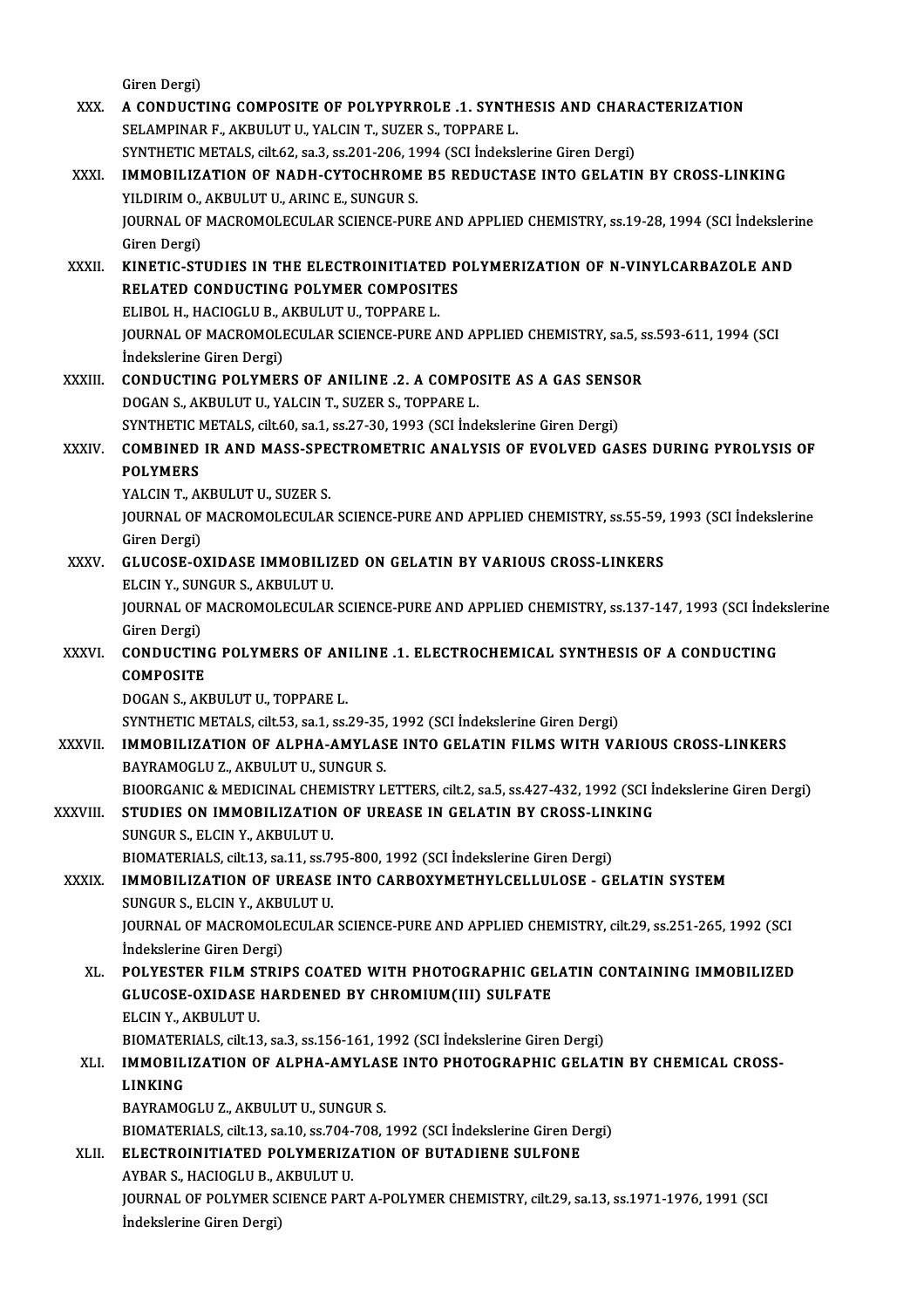| XLIII.      | ELECTROINITIATED POLYMERIZATION OF MALEIC-ANHYDRIDE BY DIRECT ELECTRON-TRANSFER                                                           |
|-------------|-------------------------------------------------------------------------------------------------------------------------------------------|
|             | AKBULUT U, HACIOGLU B.                                                                                                                    |
|             | JOURNAL OF POLYMER SCIENCE PART A-POLYMER CHEMISTRY, cilt.29, sa.2, ss.219-224, 1991 (SCI İndekslerine                                    |
|             | Giren Dergi)                                                                                                                              |
| XLIV.       | CHARACTERIZATION OF ELECTROINITIATED AND RADIATION POLYMERIZED POLY(BUTADIENE                                                             |
|             | <b>SULFONE)</b>                                                                                                                           |
|             | HACIOGLU B., SUZER S., AKBULUT U., TOPPARE L., AYBAR P., UTLEY J.                                                                         |
|             | JOURNAL OF MACROMOLECULAR SCIENCE-CHEMISTRY, ss.329-345, 1991 (SCI Indekslerine Giren Dergi)                                              |
| XLV.        | POLYMERIZATION OF MALEIC-ANHYDRIDE INITIATED BY IMIDAZOLE                                                                                 |
|             | HACIOGLU B, AKBULUT U                                                                                                                     |
|             | JOURNAL OF MACROMOLECULAR SCIENCE-CHEMISTRY, ss.53-58, 1991 (SCI İndekslerine Giren Dergi)                                                |
| XLVI.       | POLYESTER FILM STRIPS COATED WITH PHOTOGRAPHIC GELATIN CONTAINING IMMOBILIZED                                                             |
|             | <b>INVERTASE</b>                                                                                                                          |
|             | AKBULUT U., SUNGUR S., PEKYARDIMCI S.                                                                                                     |
|             | JOURNAL OF MACROMOLECULAR SCIENCE-CHEMISTRY, ss.239-247, 1991 (SCI Indekslerine Giren Dergi)                                              |
| XLVII.      | ELECTROINITIATED COPOLYMERIZATION OF INDENE WITH BETA-METHOXYSTYRENE                                                                      |
|             | AKBULUT U., KHURSHID A., HACIOGLU B., TOPPARE L.                                                                                          |
|             | POLYMER, cilt 31, sa.7, ss.1343-1346, 1990 (SCI Indekslerine Giren Dergi)                                                                 |
| XLVIII.     | ELECTRO-INITIATED POLYMERIZATION OF BIS-(2,4,6-TRIBROMOPHENOXO) ETHYLENEDIAMINE                                                           |
|             | COPPER(II) COMPLEX IN DMF AND ITS KINETIC-STUDY BY CYCLIC VOLTAMMETRY                                                                     |
|             | TOPPARE L., TUKER L., YIGIT S., KISAKUREK D., AKBULUT U.                                                                                  |
|             | EUROPEAN POLYMER JOURNAL, cilt.26, sa.3, ss.255-259, 1990 (SCI İndekslerine Giren Dergi)                                                  |
| <b>XLIX</b> | ELECTROINITIATED POLYMERIZATION OF BIS(TRIBROMOPHENOXO)-N,N,N',N'-                                                                        |
|             | TETRAMETHYLETHYLENEDIAMINE COPPER(II) COMPLEX                                                                                             |
|             | AKBULUT U., SACAK M., KISAKUREK D., TOPPARE L.                                                                                            |
|             | BRITISH POLYMER JOURNAL, cilt.22, sa.1, ss.65-71, 1990 (SCI İndekslerine Giren Dergi)                                                     |
| L.          | ELECTROINITIATED POLYMERIZATION OF N-VINYLCARBAZOLE BY DIRECT ELECTRON-TRANSFER                                                           |
|             | SACAK M. AKBULUT U., HACIOGLU B.                                                                                                          |
|             | JOURNAL OF MACROMOLECULAR SCIENCE-CHEMISTRY, sa.8, ss.1041-1052, 1990 (SCI İndekslerine Giren Dergi)                                      |
| LI.         | ELECTROINITIATED POLYMERIZATION OF ACROLEIN BY DIRECT AND INDIRECT ELECTRON-                                                              |
|             | TRANSFER VIA CONTROLLED POTENTIAL ELECTROLYSIS                                                                                            |
|             | TOPPARE L., HACIOGLU B., AKBULUT U.<br>JOURNAL OF MACROMOLECULAR SCIENCE-CHEMISTRY, sa.3, ss.317-330, 1990 (SCI Indekslerine Giren Dergi) |
| LII.        | ELECTROINITIATED POLYMERIZATION OF ACRYLAMIDE BY DIRECT ELECTRON-TRANSFER                                                                 |
|             | HACIOGLU B., AKBULUT U., TOPPARE L.                                                                                                       |
|             | JOURNAL OF POLYMER SCIENCE PART A-POLYMER CHEMISTRY, cilt.27, sa.11, ss.3875-3880, 1989 (SCI                                              |
|             | İndekslerine Giren Dergi)                                                                                                                 |
| LIII.       | ELECTROINITIATED POLYMERIZATION OF BIS(4-BROMO-2,6-DICHLOROPHENOXO)N,N,N',N'-                                                             |
|             | TETRAMETHYLETHYLENEDIAMINE COPPER(II) COMPLEX                                                                                             |
|             | SACAK M., AKBULUT U., KISAKUREK D., TOPPARE L.                                                                                            |
|             | POLYMER, cilt.30, sa.5, ss.928-932, 1989 (SCI İndekslerine Giren Dergi)                                                                   |
| LIV.        | ELECTROINITIATED POLYMERIZATION OF BIS(TRICHLOROPHENOXO)-TETRAMETHYLETHYLENE                                                              |
|             | DIAMINE COPPER(II)                                                                                                                        |
|             | SACAK M., AKBULUT U., KISAKUREK D., TURKER L., TOPPARE L.                                                                                 |
|             | JOURNAL OF POLYMER SCIENCE PART A-POLYMER CHEMISTRY, cilt.27, sa.5, ss.1599-1608, 1989 (SCI İndekslerine                                  |
|             | Giren Dergi)                                                                                                                              |
| LV.         | POLYMERIZATION OF BIS(TRICHLOROPHENOXO) ETHYLENEDIAMINE COPPER (II) COMPLEX BY                                                            |
|             | ELECTRO-OXIDATION                                                                                                                         |
|             | YIGIT S., KISAKUREK D., TURKER L., TOPPARE L., AKBULUT U.                                                                                 |
|             | POLYMER, cilt.30, sa.2, ss.348-352, 1989 (SCI Indekslerine Giren Dergi)                                                                   |
| LVI.        | ELECTROINITIATED POLYMERIZATION OF THE BIS(2,6-DIBROMO-4-CHLOROPHENOXO)-N,N,N',N'-                                                        |
|             |                                                                                                                                           |